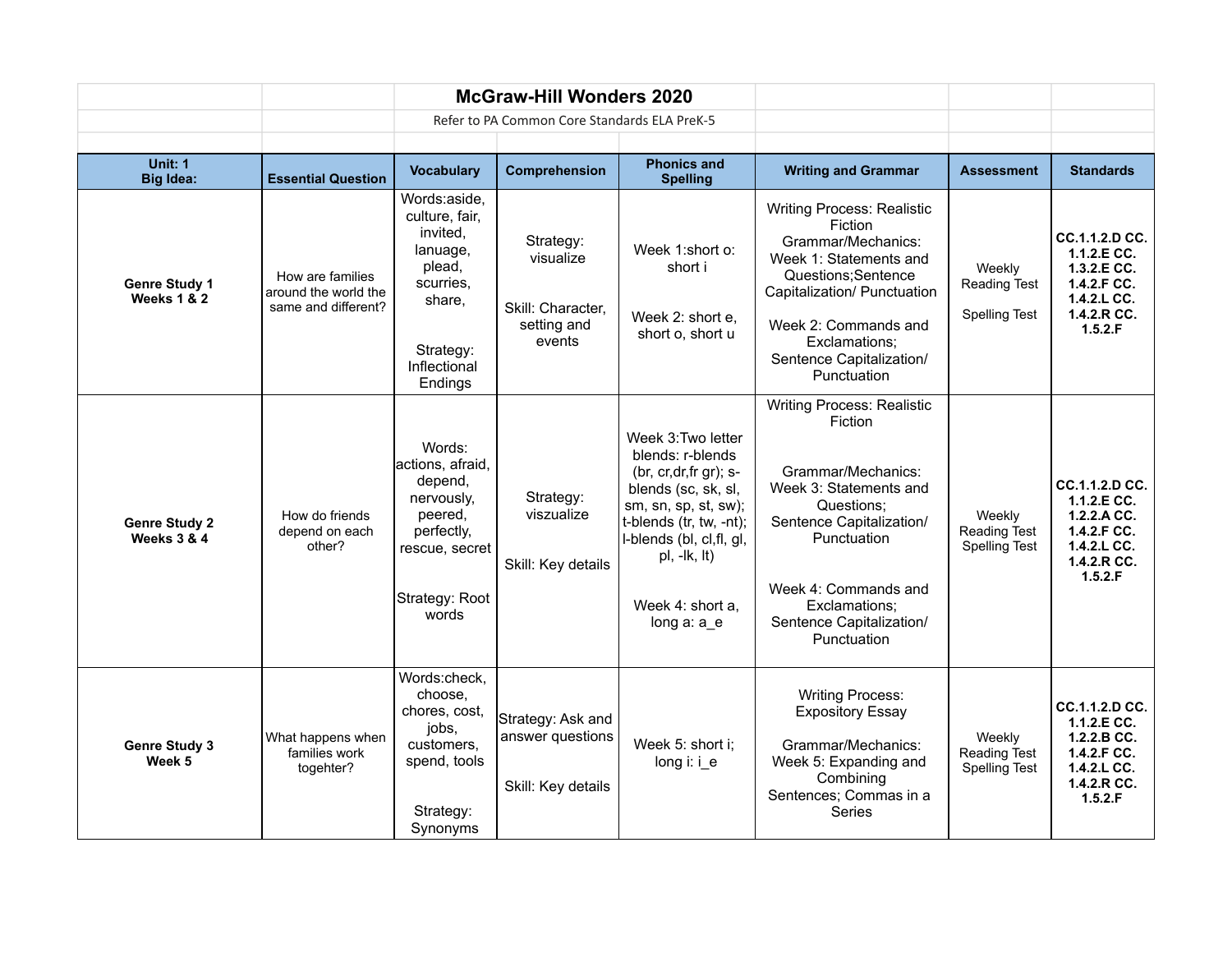| <b>Review, Extend, Assess</b><br>Week 6        |                                           |                                                                                                                         |                                                                                                                      |                                                                                                         |                                                                                                                                                                                                                                                            |                                                       |                                                                                                       |
|------------------------------------------------|-------------------------------------------|-------------------------------------------------------------------------------------------------------------------------|----------------------------------------------------------------------------------------------------------------------|---------------------------------------------------------------------------------------------------------|------------------------------------------------------------------------------------------------------------------------------------------------------------------------------------------------------------------------------------------------------------|-------------------------------------------------------|-------------------------------------------------------------------------------------------------------|
|                                                |                                           |                                                                                                                         |                                                                                                                      |                                                                                                         |                                                                                                                                                                                                                                                            |                                                       |                                                                                                       |
| Unit: 2<br><b>Big Idea:</b>                    | <b>Essential Question</b>                 | <b>Vocabulary</b>                                                                                                       | Comprehension                                                                                                        | <b>Phonics and</b><br><b>Spelling</b>                                                                   | <b>Writing and Grammar</b>                                                                                                                                                                                                                                 | <b>Assessment</b>                                     | <b>Standards</b>                                                                                      |
| <b>Genre Study 1</b><br><b>Weeks 1 &amp; 2</b> | How are offspringl<br>like their parents? | Words:adult.<br>alive, covered,<br>fur, giant,<br>groom,<br>mammal,<br>offspring<br>Strategy:<br>Homographs             | Strategy: reread<br>Skill: Main Topic<br>adn Key Details                                                             | Week 1: short o,<br>long $o$ ; $o$ $e$<br>Week 2: short u,<br>long u: u e                               | <b>Writing Process:</b><br><b>Expository Essay</b><br>Grammar/Mechanics:<br>Week $1$ :<br>Nouns; Commas in a Series<br>Week 2:Singular and Plural<br>Nouns:<br>Abbreviations                                                                               | Weekly<br>Reading Test<br>Spelling Test               | CC.1.1.2.D CC.<br>1.1.2 E CC.<br>$1.2.2.A$ CC.<br>1.4.2.F CC.<br>1.4.2.L CC.<br>1.4.2.R<br>CC.1.5.2.F |
| <b>Genre Study 2</b><br>Weeks 3 & 4            | What can animals in<br>stories teach us?  | Words:<br>believe.<br>delicious.<br>feast, fond,<br>lessons.<br>remarkable,<br>snatch, stories<br>Strategy:<br>antonyms | Strategy: Make,<br>confirm, revise,<br>predictions<br>Skill: character,<br>setting, plot,<br>problem and<br>solution | Week $3$ :<br>words with soft c<br>and g<br>Week 4: digraphs<br>and trigraphs ch,<br>tch,sh,ph,th,ng,wh | <b>Writing Process:</b><br><b>Expository Essay</b><br>Grammar/Mechanics:<br>Week $3$ :<br>Kinds of Nouns: Common<br>Nouns.<br>Proper Nouns, Collective<br>Nouns; Capital<br>Letters<br>Week 4: Irregular Plural<br>Nouns; Quotation<br>Marks with Dialogue | Weekly<br>Reading Test<br><b>Spelling Test</b>        | CC.1.1.2.D CC.<br>$1.1.2.E$ CC.<br>1.3.2.E CC.<br>1.4.2.F CC.<br>1.4.2.L CC.<br>1.4.2.R<br>CC.1.5.2.F |
| <b>Genre Study 3</b><br>Week 5                 | What do we love<br>about animals?         | Words:<br>behave.<br>express,<br>feathers.<br>flapping<br>Strategy:<br>Suffixes -ly, y                                  | Strategy: Rhythm<br>Skill: Key details                                                                               | Week 5: three letter<br>blends scr, spr, str,<br>thr, spl, shr                                          | <b>Writing Process:</b><br><b>Rhyming Poem</b><br>Grammar/Mechanics:<br>Week 5: Possessive Nouns;<br>Apostrophes                                                                                                                                           | Weekly<br><b>Reading Test</b><br><b>Spelling Test</b> | CC.1.1.2.D CC.<br>1.1.2.E CC.<br>1.2.2.A CC.<br>1.4.2.F CC.<br>1.4.2.L CC.<br>1.4.2.R<br>CC.1.5.2.F   |
| <b>Review, Extend, Assess</b><br>Week 6        |                                           |                                                                                                                         |                                                                                                                      |                                                                                                         |                                                                                                                                                                                                                                                            |                                                       |                                                                                                       |
|                                                |                                           |                                                                                                                         |                                                                                                                      |                                                                                                         |                                                                                                                                                                                                                                                            |                                                       |                                                                                                       |
| <b>Unit: 3</b><br><b>Big Idea:</b>             | <b>Essential Question</b>                 | <b>Vocabulary</b>                                                                                                       | Comprehension                                                                                                        | <b>Phonics and</b><br><b>Spelling</b>                                                                   | <b>Writing and Grammar</b>                                                                                                                                                                                                                                 | <b>Assessment</b>                                     | <b>Standards</b>                                                                                      |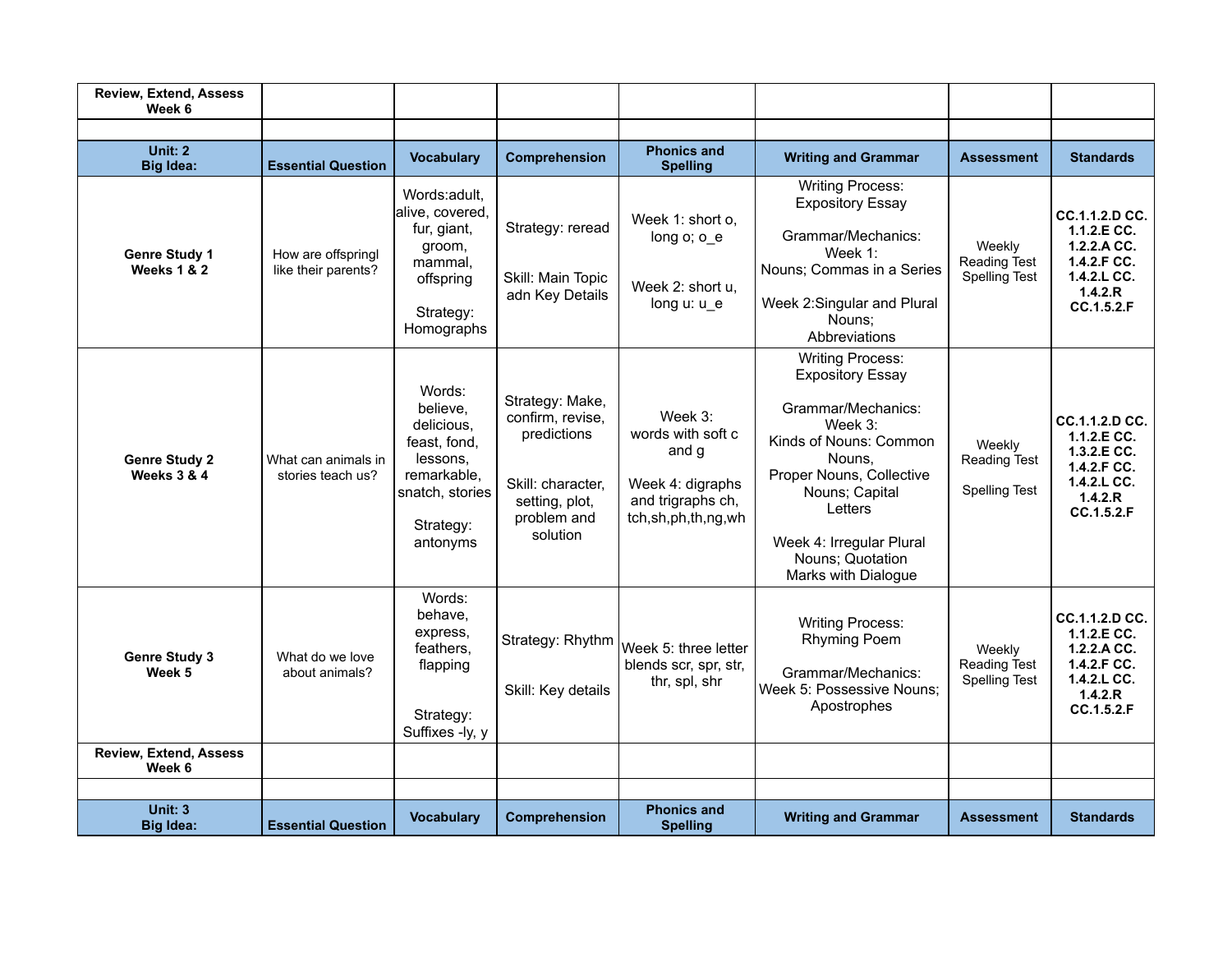| Unit: 4<br><b>Big Idea:</b>                    | <b>Essential Question</b>                   | <b>Vocabulary</b>                                                                                                                               | Comprehension                                                                | <b>Phonics and</b><br><b>Spelling</b>                                                 | <b>Writing and Grammar</b>                                                                                                                                                                            | <b>Assessment</b>                                     | <b>Standards</b>                                                                                       |
|------------------------------------------------|---------------------------------------------|-------------------------------------------------------------------------------------------------------------------------------------------------|------------------------------------------------------------------------------|---------------------------------------------------------------------------------------|-------------------------------------------------------------------------------------------------------------------------------------------------------------------------------------------------------|-------------------------------------------------------|--------------------------------------------------------------------------------------------------------|
| Week 6                                         |                                             |                                                                                                                                                 |                                                                              |                                                                                       |                                                                                                                                                                                                       |                                                       |                                                                                                        |
| <b>Review, Extend, Assess</b>                  |                                             | Strategy:<br>Prefixes                                                                                                                           |                                                                              |                                                                                       |                                                                                                                                                                                                       |                                                       |                                                                                                        |
| <b>Genre Study 3</b><br>Week 5                 | How do you express<br>yourself?             | Words:<br>cheerec,<br>concert.<br>instrument.<br>movements.<br>music, rhythm,<br>sounds,<br>understand                                          | Strategy: ask and<br>answer questions<br>Skill: Main idea<br>and key details | Week 5: Long u:<br>u_e, ue, u, ew                                                     | <b>Writing Process:</b><br><b>Expository Essay</b><br>Grammar/Mechanics:<br>Week 5: The Verb have;<br>Sentence<br>Punctuation                                                                         | Weekly<br>Reading Test<br><b>Spelling Test</b>        | CC.1.1.2.D CC.<br>1.1.2.E CC.<br>1.2.2.A CC.<br>1.4.2.F CC.<br>$1.4.2.L$ CC.<br>1.4.2.R<br>CC.1.5.2.F  |
| <b>Genre Study 2</b><br><b>Weeks 3 &amp; 4</b> | What can we see in<br>the sky?              | Words:<br>adventure.<br>delighted,<br>dreamed,<br>enjoy,<br>grumbled,<br>moonlight,<br>neighbor,<br>nighttime<br>Strategy:<br>Compound<br>words | Strategy: Reread<br>Skill: sequence                                          | Week 3:<br>Long o: o, oa, ow,<br><b>oe</b><br>Week 4: Long e: e,<br>ee,ea,ie,y,ey,e_e | <b>Writing Process:</b><br><b>Personal Narrative</b><br>Grammar/Mechanics:<br>Week 3:<br>Past- and Future-Tense<br>Verbs;<br>Letter Punctuation<br>Week 4:Subject-Verb<br>Agreement;<br>Abbreviations | Weekly<br>Reading Test<br><b>Spelling Test</b>        | CC.1.1.2.D CC.<br>1.1.2.E CC.<br>1.2.2.A CC.<br>1.4.2.F CC.<br>$1.4.2.L$ CC.<br>1.4.2.R<br>CC.1.5.2.F  |
| <b>Genre Study 1</b><br>Weeks 1 & 2            | How can people help<br>out their community? | Words:<br>across.<br>borrow,<br>countryside,<br>ideas, insists,<br>lonely,<br>solutions,<br>villages<br>Strategy:<br>Synonyms                   | Strategy: Ask and<br>answer questions<br>Skill: Author's<br>purpose          | Week 1: Long a: a,<br>ai, ay, ea, ei, eigh,<br>ey<br>Week 2: Long o: o,<br>oa, ow, oe | <b>Writing Process:</b><br><b>Personal Narrative</b><br>Grammar/Mechanics:<br>Week 1:<br>Action Verbs; Book Titles<br>Week 2: Present-Tense<br>Verbs; Commas in<br>a Series                           | Weekly<br><b>Reading Test</b><br><b>Spelling Test</b> | CC.1.1.2.D CC.<br>1.1.2 E CC.<br>1.2.2.B CC.<br>1.4.2.F CC.<br>$1.4.2.L$ CC.<br>1.4.2.R CC.<br>1.5.2.F |
|                                                |                                             |                                                                                                                                                 |                                                                              |                                                                                       |                                                                                                                                                                                                       |                                                       |                                                                                                        |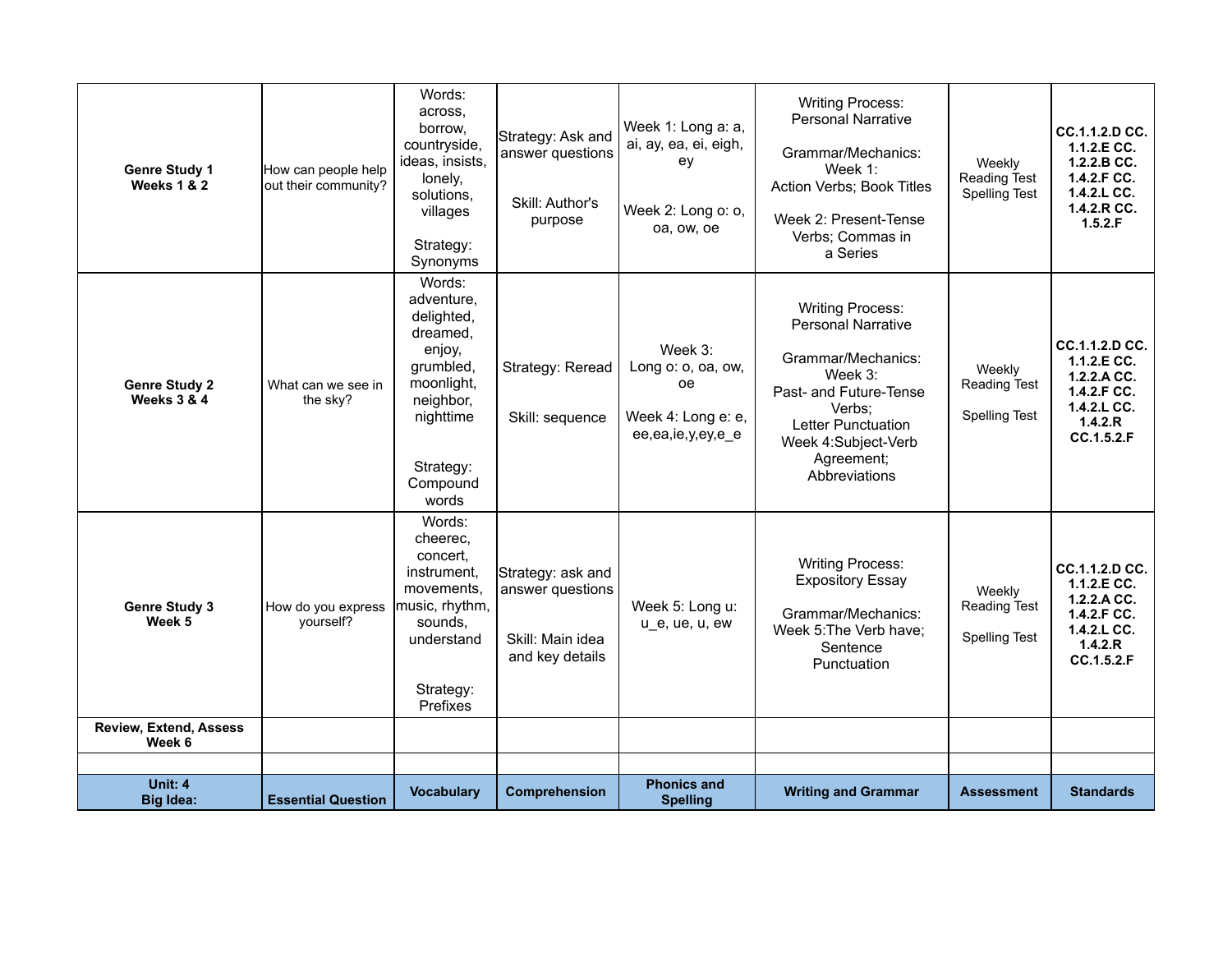| <b>Genre Study 1</b><br>Weeks 1 & 2            | How are kids around<br>the world different? | Words:<br>common,<br>costumes.<br>favorite.<br>parade,<br>surrounded,<br>travels,<br>wonder<br>Strategy:<br><b>Similes</b>     | Strategy:<br>visualize<br>Skill: compare<br>and contrast          | Week 1:<br>Silent Letters wr,<br>kn, gn, mb, sc<br>Week 2: r-<br><b>Controlled Vowel</b><br>/ur/: er, ir, ur, or                  | <b>Writing Process:</b><br><b>Realistic Fiction</b><br>Grammar/Mechanics:<br>Week 1: Linking Verbs;<br>Letter<br>Punctuation<br>Week 2: Helping Verbs; Book<br><b>Titles</b>                   | Weekly<br>Reading Test<br><b>Spelling Test</b>        | <b>CC.1.1.2.D CC.</b><br>1.1.2 E CC.<br>$1.2.2.1$ CC.<br>1.4.2.F CC.<br>1.4.2.L CC.<br>1.4.2.R<br>CC.1.5.2.F |
|------------------------------------------------|---------------------------------------------|--------------------------------------------------------------------------------------------------------------------------------|-------------------------------------------------------------------|-----------------------------------------------------------------------------------------------------------------------------------|------------------------------------------------------------------------------------------------------------------------------------------------------------------------------------------------|-------------------------------------------------------|--------------------------------------------------------------------------------------------------------------|
| <b>Genre Study 2</b><br><b>Weeks 3 &amp; 4</b> | How does the Earth<br>change?               | Words: active,<br>Earth,<br>explode,<br>island, local,<br>properties.<br>solid, steep<br>Strategy:<br>Sentence<br><b>Clues</b> | Strategy: reread<br>Skill: Text<br>structure: cause<br>and effect | Week $3: r-$<br>controlled vowels<br>/or/: or, ore, oar and<br>/ar/ar<br>Week $4: r-$<br>controlled vowels<br>/ir/: eer, ere, ear | <b>Writing Process:</b><br><b>Realistic Fiction</b><br>Grammar/Mechanics:<br>Week 3: Irregular Verbs;<br>Capitalization<br>of Proper Nouns<br>Week 4: Contractions with<br>not:<br>Apostrophes | Weekly<br><b>Reading Test</b><br><b>Spelling Test</b> | CC.1.1.2.D CC.<br>1.1.2.E CC.<br>1.3.2.E CC.<br>1.4.2.F CC.<br>1.4.2.L CC.<br>1.4.2.R CC.<br>1.5.2.F         |
| <b>Genre Study 3</b><br>Week 5                 | What excites us<br>about nature?            | Words: drops,<br>excite,<br>outdoors, pale<br>Strategy:<br>Antonyms                                                            | Strategy:<br>repetition<br>Skill: Theme                           | Week $5: r-$<br>controlled vowel<br>/ar/: are, air, ear,<br>ere                                                                   | <b>Writing Process:</b><br>Free Verse Poem<br>Grammar/Mechanics:<br>Week 5: Using Conjunctions<br>to Form<br>Compound Subjects and<br>Predicates:<br>Sentence Punctuation                      | Weekly<br><b>Reading Test</b><br><b>Spelling Test</b> | CC.1.1.2.D CC.<br>1.1.2.E CC.<br>1.2.2.H CC.<br>1.4.2.F CC.<br>1.4.2.L CC.<br>1.4.2.R CC.<br>1.5.2.F         |
| <b>Review, Extend, Assess</b><br>Week 6        |                                             |                                                                                                                                |                                                                   |                                                                                                                                   |                                                                                                                                                                                                |                                                       |                                                                                                              |
|                                                |                                             |                                                                                                                                |                                                                   |                                                                                                                                   |                                                                                                                                                                                                |                                                       |                                                                                                              |
| Unit: 5<br><b>Big Idea:</b>                    | <b>Essential Question</b>                   | <b>Vocabulary</b>                                                                                                              | Comprehension                                                     | <b>Phonics and</b><br><b>Spelling</b>                                                                                             | <b>Writing and Grammar</b>                                                                                                                                                                     | <b>Assessment</b>                                     | <b>Standards</b>                                                                                             |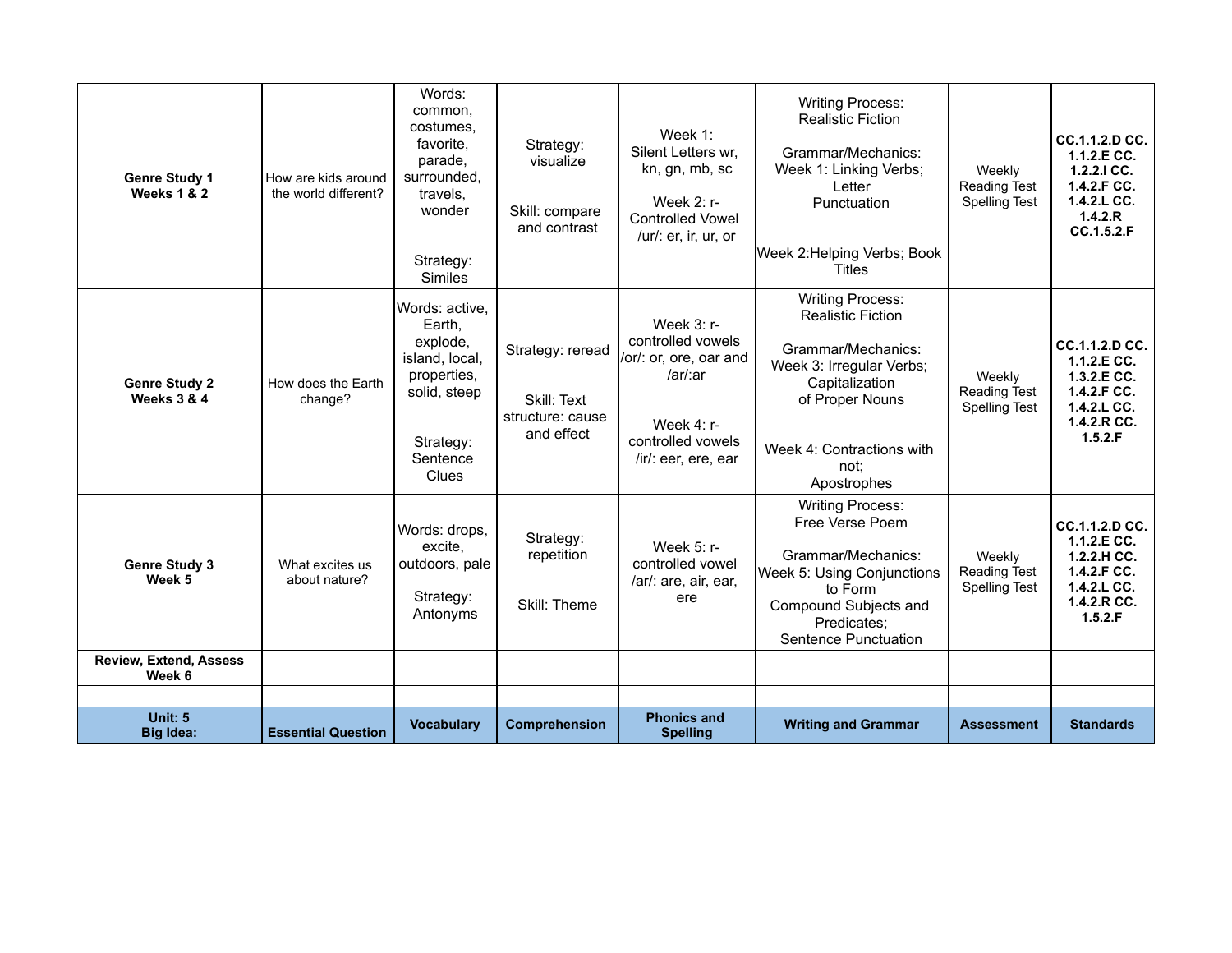| <b>Genre Study 1</b><br><b>Weeks 1 &amp; 2</b> | What do heros do?            | Words: agree,<br>challenging,<br>discover,<br>heroes.<br>insterest,<br>perform,<br>study,<br>succeed<br>Strategy:<br>Synonyms                            | Strategy:<br>summerize<br>Skill: connections<br>within a text:<br>sequence | Week $1$ :<br>dipthongs ou, ow<br>Week 2: diphthongs<br>oy, oi                                                                                  | <b>Writing Process:</b><br>Biography<br>Grammar/Mechanics:<br>Week 1: Pronouns (singular,<br>plural);<br>Capitalizing the pronoun I<br>Week 2: Subjective,<br>Objective, Possessive<br>Pronouns; Commas in Dates                             | Weekly<br><b>Reading Test</b><br><b>Spelling Test</b> | CC.1.1.2.D CC.<br>1.1.2.E CC.<br>1.2.2.A CC.<br>1.4.2.F CC.<br>$1.4.2.L$ CC.<br>1.4.2.R<br>CC.1.5.2.F |
|------------------------------------------------|------------------------------|----------------------------------------------------------------------------------------------------------------------------------------------------------|----------------------------------------------------------------------------|-------------------------------------------------------------------------------------------------------------------------------------------------|----------------------------------------------------------------------------------------------------------------------------------------------------------------------------------------------------------------------------------------------|-------------------------------------------------------|-------------------------------------------------------------------------------------------------------|
| <b>Genre Study 2</b><br><b>Weeks 3 &amp; 4</b> | What do good<br>citizens do? | Words:<br>champion,<br>determined,<br>issues.<br>promises.<br>responsibility,<br>rights,<br>volunteered.<br>votes<br>Strategy:<br>Suffixes- ful,<br>less | Strategy: Make<br>and confirm<br>predictions<br>Skill: point of<br>view    | Week 3:<br>variant vowel /u/:<br>oo, u u_e, ew, ue,<br>ui; Vowel /u/:oo, ou,<br>u<br>Week 4: varient<br>vowel /o/; a, aw, au,<br>augh, al, ough | <b>Writing Process:</b><br><b>Realistic Fiction</b><br>Grammar/Mechanics:<br>Week 3: Pronoun-Verb<br>agreement:<br>Capitalization of Proper<br><b>Nouns</b><br>Week 4: Possessive<br>Pronouns & Reflexive<br>Pronouns; Letter<br>Punctuation | Weekly<br><b>Reading Test</b><br><b>Spelling Test</b> | CC.1.1.2.D CC.<br>1.1.2.E CC.<br>1.3.2.E CC.<br>1.4.2.F CC.<br>$1.4.2.L$ CC.<br>1.4.2.R<br>CC.1.5.2.F |
| <b>Genre Study 3</b><br>Week 5                 | Why are rules<br>important?  | Words:<br>exclaimed.<br>finally, form,<br>history, public,<br>rules, united,<br>writers<br>Strategy:<br>Multiple<br>Meaning<br>words                     | Strategy:<br>Summarize<br>Skill: Author's<br>purpose                       | Week 5: short<br>vowel digraph<br>/e/ea; /u/ou: /i/y                                                                                            | <b>Writing Process:</b><br>Persuasive Essay<br>Grammar/Mechanics:<br>Week 5: Contraction;<br>Contractions with<br>Pronouns/Possessive<br>Pronouns                                                                                            | Weekly<br>Reading Test<br><b>Spelling Test</b>        | CC.1.1.2.D CC.<br>1.1.2.E CC.<br>1.2.2.A CC.<br>1.4.2.F CC.<br>$1.4.2.L$ CC.<br>1.4.2.R<br>CC.1.5.2.F |
| <b>Review, Extend, Assess</b><br>Week 6        |                              |                                                                                                                                                          |                                                                            |                                                                                                                                                 |                                                                                                                                                                                                                                              |                                                       |                                                                                                       |
| Unit: 6                                        |                              |                                                                                                                                                          |                                                                            | <b>Phonics and</b>                                                                                                                              |                                                                                                                                                                                                                                              |                                                       |                                                                                                       |
| <b>Big Idea:</b>                               | <b>Essential Question</b>    | <b>Vocabulary</b>                                                                                                                                        | Comprehension                                                              | <b>Spelling</b>                                                                                                                                 | <b>Writing and Grammar</b>                                                                                                                                                                                                                   | <b>Assessment</b>                                     | <b>Standards</b>                                                                                      |